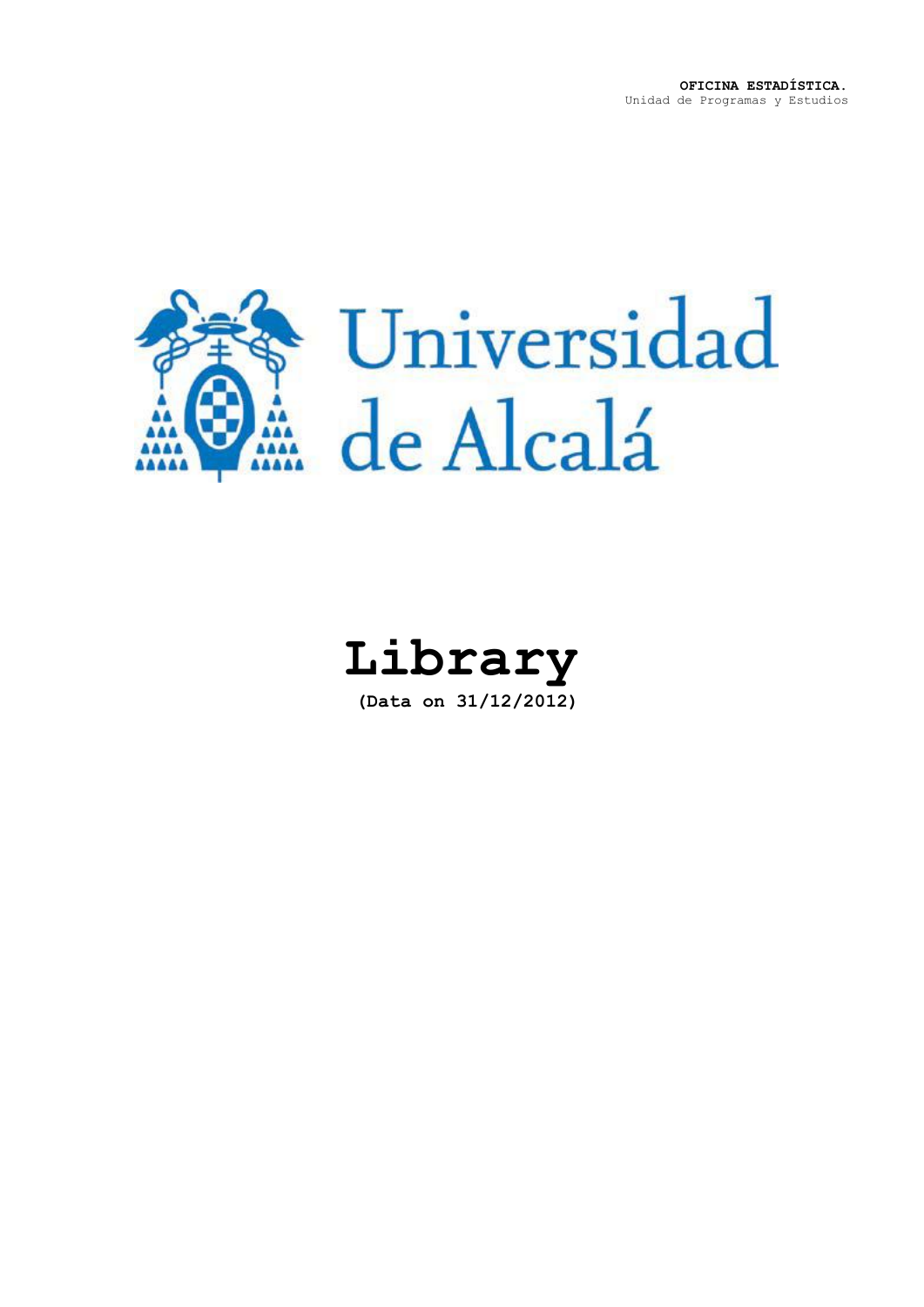

## **MAIN INDICATORS**

|                                            |                                                                                                          | 2012           |
|--------------------------------------------|----------------------------------------------------------------------------------------------------------|----------------|
| Opening Hours and Days Annual Opening Days |                                                                                                          | 238            |
|                                            | Opening Hours Weekly                                                                                     | 79             |
| Locales                                    | Surface of the Premises in square<br>meters                                                              | 13,552         |
|                                            | Reading Places                                                                                           | 3,021          |
|                                            | Number of seats in rooms for group<br>work                                                               | 134            |
|                                            | Shelving (linear meters) of free<br>access                                                               | 13,098         |
|                                            | Shelving (linear meters) in deposits<br>of restricted access                                             | 8,856          |
| Equipment                                  | Computer equipment for staff members                                                                     | 84             |
|                                            | Computer equipment for public use in<br>libraries                                                        | 295            |
|                                            | Auto-return mailboxes                                                                                    | $\overline{3}$ |
|                                            | Auto-loan, Auto-return machines                                                                          | $\overline{7}$ |
| Collections                                | Monographs on paper                                                                                      | 483,799        |
|                                            | Periodicals on paper                                                                                     | 6,968          |
|                                            | Non-book materials (maps,<br>photographs and slides , microforms,<br>sound recordings, videos and DVD's) | 24,575         |
|                                            | Paid or licensed electronic<br>monographs                                                                | 93,636         |
|                                            | Paid or licensed electronic<br>periodicals                                                               | 28,762         |
|                                            | Paid or licensed Database which can<br>be accessed                                                       | 75             |
|                                            | Own Electronic Resources                                                                                 | 8,820          |
|                                            | Computerized Volumes                                                                                     | 563,737        |
|                                            | Old collections (manuscripts,<br>incunabula, printed 1501-1800,<br>printed 1801-1900)                    | 1,170          |
| <b>Services</b>                            | Number of Entries to Libraries                                                                           | 1,630,826      |
|                                            | Home Loans                                                                                               | 134,669        |
|                                            | Library Web queries                                                                                      | 900,990        |
|                                            | Queries to library catalogue                                                                             | 1,167,291      |